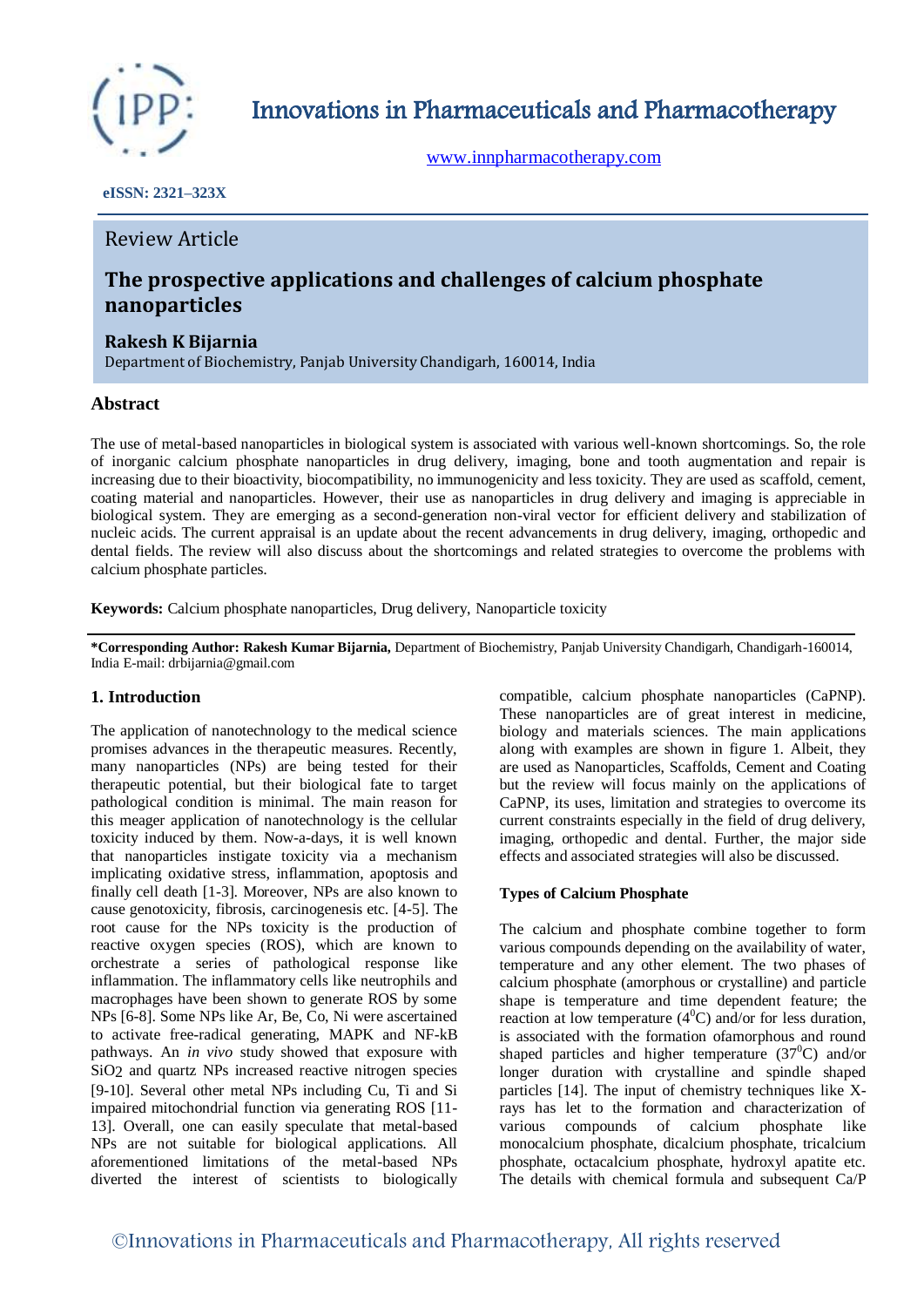ratio are mentioned in the table 1.



**Figure 1:** The application of calcium phosphate

### **Calcium Phosphate nanoparticles in drug delivery**

Now days, the scientists are focusing on CaPNP[15-16], because of their better stability and biocompatibility with the biological tissue. Moreover, CaPNP are emerging as a second-generation vector for efficient delivery and stabilization of nucleic acids inside cells. Although, their application in cell biology as a DNA delivery agent started almost two decades before [17], and as compared to a commercially available gene transfecting reagent Polyfect, CaPNP were found to have higher transfection efficiency of plasmid DNA [18]. Peeping in to the interaction chemistry between CaPNP and nucleic acids, Banik and Basu [19] and found a binding constant of the order of  $10^4 M^{-1}$ with approximately 1:3.3 stoichiometry of interaction amid CaPNP.

And Salmon testis DNA. The use of CaPNP to transfect platelet-derived growth factor plasmids into fibroblast was found to be efficient and biocompatible [20].The therapeutic potential of nucleic acids is diverse in diseases pertaining to genetic ailments, viral diseases, cancer etc., and CaPNP being stable and biocompatible, considered as a potential suitable carrier for gene delivery as compared to the viral gene delivery system. However, the lack of tissue specificity and uncontrollable crystal growth, their clinical use is restricted. The uncontrolled growth of CaPNP overcome by coating of dopa (3,4-dihydroxy-Lphenylalanine) modified chitosan (Chi) on the surface of calcium phosphate particles. The conjugate CAP/pDNA/dopa-Chi significantly improved transfection efficiency and stability of pDNA [21]. Hence, now days, research focus is to innovate combinations of CaPNP with other molecules to make them tissue specific. One such combination of the CaPNP particles with 3,4-dihydroxy-lphenylalanine and hyaluronic acid (HA) was produced and studied, where hyaluronic acid encapsulated DOPA and CaPNP-siRNA conjugate, to target tumors and deliver siRNA [22].The calcium phosphate hybrid NPs used to deliver VEGF siRNA showed promising therapy against pancreatic cancer [23]. The stem cells also showed biocompatibility with CaPNP and accepted CAP encapsulated plasmid DNA efficiently [24]. The role of CaPNP as an anti cancer drug carrier is also increasing. The two separate studies showed therapeutic efficacy of anti-cancerous drugs-doxorubicin [25] and methotrexate [26].

| <b>Chemical</b><br><b>Name</b>          | <b>Mineral Name</b>                                            | <b>Chemical Formula</b>                                                                            | Ca/P<br>ratio |
|-----------------------------------------|----------------------------------------------------------------|----------------------------------------------------------------------------------------------------|---------------|
| Monocalcium<br>phosphate<br>monohydrate |                                                                | $Ca(H_2PO_4)_2. H_2O$                                                                              | 0.5           |
| Monocalcium<br>phosphate                |                                                                | $Ca(H_2PO_4)_2$                                                                                    | 0.5           |
| Dicalcium<br>phosphate<br>dihydrate     | <b>Brushite</b>                                                | CaHPO <sub>4</sub> .2H <sub>2</sub> O                                                              | 1.0           |
| Dicalcium<br>phosphate<br>anhydrous     | Monetite                                                       | CaHPO <sub>4</sub>                                                                                 | 1.0           |
| $\alpha$ -Tricalcium<br>Phopshate       |                                                                | $\alpha$ -Ca <sub>3</sub> (PO <sub>4</sub> ) <sub>2</sub> ,                                        | 1.5           |
| β-Tricalcium<br>phosphate               | Whitlockitte                                                   | $\beta$ -Ca <sub>3</sub> (PO <sub>4</sub> ) <sub>2</sub> ,                                         | 1.5           |
| Tetracalcium<br>Phopshate               | Hilgenstockite                                                 | Ca <sub>4</sub> O(PO <sub>4</sub> )                                                                | 2             |
| Octacalcium<br>phosphate                |                                                                | $Ca_8H_2(PO_4)_6.5H_2O$                                                                            | 1.33          |
| Carbonated<br>Apatite                   | Dahlite                                                        | $Ca_{10}(PO_4)_6(CO_3)(H_2O)$                                                                      | 1.67          |
| Apatite                                 | Hydroxyapetite<br>Fluoroapetite<br>Chloroapetite<br>Oxyapetite | $Ca_{10}(PO_4)_6(OH)_2$<br>$Ca_{10}(PO_4)_6(F)_2$<br>$Ca_{10}(PO_4)_6(Cl)_2$<br>$Ca_{10}(PO_4)_6O$ | 1.67          |

Were significantly improved using CaPNP. Calcium phosphate hybrid nanoparticles used as a nanocarrier for anticancer drug docetaxel also showed higher drugloading capacity and high anticancer effect [27].Recently, the platinum pharmacophore cis-4-diaquadiamine platinum (II), folic acid and rhodamine isothiocyanate conjugated on CaPNP and used for platinum delivery for inducing cytotoxicity to cancerous He La Cells [28]. The CaPNP stabilized with polyethylene glycol and used as a carrier system for oral insulin delivery [29].

The use of CaPNP as a potential vaccine adjuvant is growing. In one study, the CaPNP loaded with FMDV "O" P1-3CD DNA vaccine was found to induce humoral and cell mediated immune response significantly in mice and guinea pigs [30]. The coating with S-layer protein (of Aeromonashydrophila) over nano sized CaPNP and usedfor immunization, elicited both innate and adaptive immune response [31]. In another study, the CaPNP were synthesized in β-cyclodextrin medium, conjugated with amino propyl triethoxy silane, coupled with Newcastle disease virus (NDV) and proved as a possible way of enhancing immunogenicity against virulent NDV challenge in chicken [32]. To increase the transfection efficiency, the CaPNP nanoformulation, prepared using iron oxide as a core and under applied magnetic field these magnetic CaPNP reported to increase transfection efficiency by 30% [33]. Another nanocomposite silkfibroin/ Calciumphosphate/ PLGA scaffold was used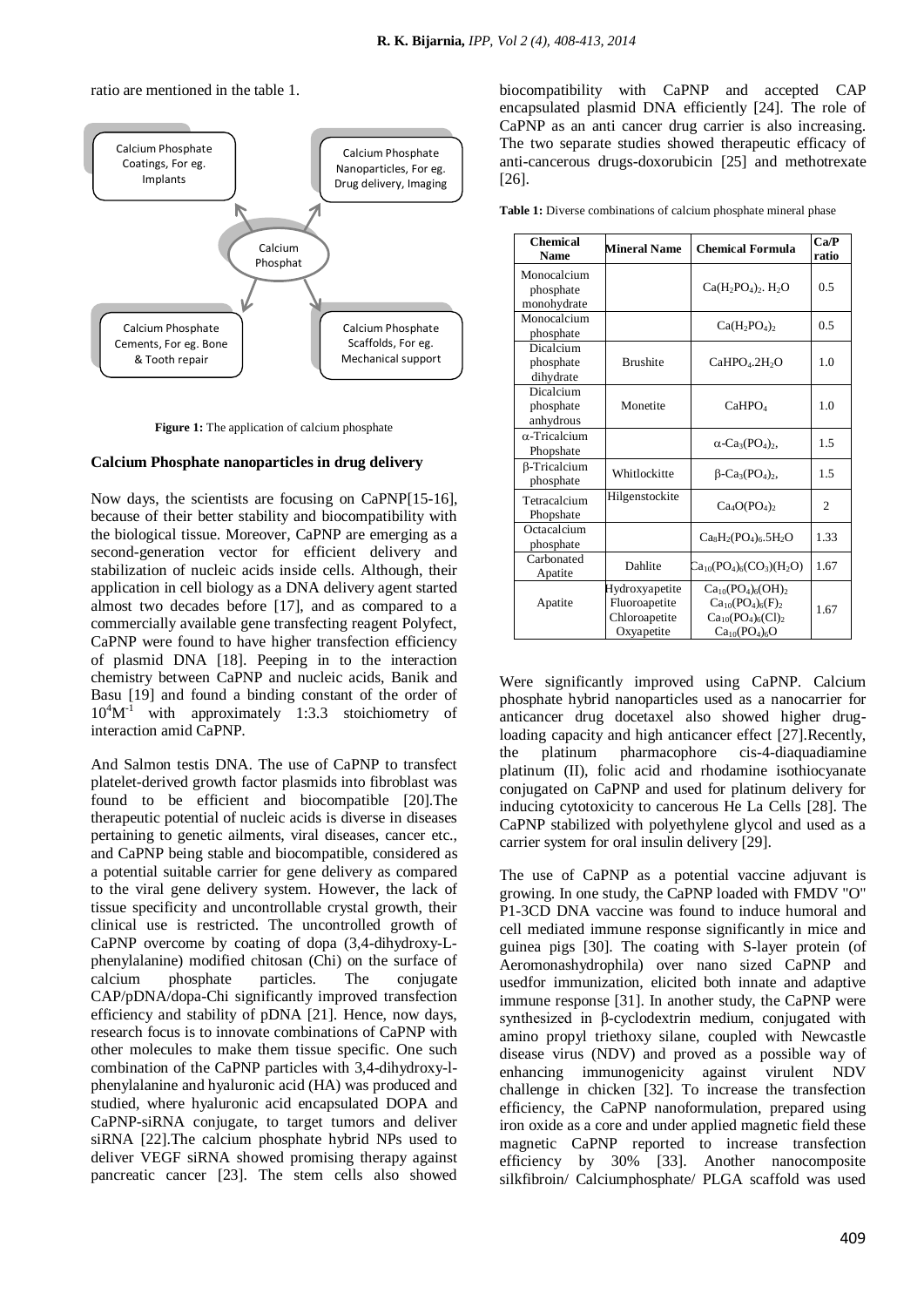as delivery vehicle for vascular endothelial growth factor and reported as an effective scaffold for bone tissue engineering applications [34]. The stability of a drug Timolol was enhanced with calcium phosphate nanoparticles and the experimental healthy rabbits were hypotensive after injection [35]. Although CaPNP have wide range of applications in biomedical system and presently emerging as an efficient moiety for drug delivery but still, various studies, including our own has showed significant toxicity of CaPNP. Additionally, the most common use of calcium phosphate nano-crystals in gene delivery is challenging due to uncontrolable growth of particles [21].

### **Calcium Phosphate nanoparticles in bones and teeth**

The principle mineral phase component of bones and teeth is hydroxyapatite  $[(Ca_{10}(PO4)_6(OH)_2]$  [36] and the same can be synthesized *in vitro* in the chemistry labproposed by Bouyer [37] in the following reaction-

$$
10Ca(OH)_{2} + 6H_{3}PO_{4} \rightarrow Ca_{10}(PO_{4})_{6}(OH)_{2} + 18H_{2}O
$$

The biocompatibility with skin, muscles, gums etc. make hydroxyapatite an ideal choice in the form of implanting material for orthopedic and dental implants. It possess superior osteoconductive and osteoinductive properties and slow biodegradability, however, the pure hydroxyapatite has some issues like low mechanical support, so in order to provide ample strength and enhance adhesion with tissue, certain elements are mixed to improvise the acceptance of the implants. The nanohydroxyapetite coated implants are reported to possess more mechanical strength [38]. The application of this material is not limited to-but also used for bone augmentation, repair hard tissues, fillers of bone and teeth and coating of implants [39-45]. The nanophasic hydroxyapatite ceramics have showed superiority towards biomechanical properties. The round shaped CaPNP and rice shaped CaPNP demonstrated a range of different parameters related to osteoblast viability and activity [46].

Recently, a novel Gelatin-CaP colloidal gel has created a hope in the direction of regenerative medicine. The gel is reported to stimulate proliferation and boost attachments in cultured stem cells[47]. The nanocrystaline hydroxyapatite with additional coating of silica material was used for bone repair and regeneration [48]. The different ratios of hydroxyapatite and β-tricalcium phosphate are being explored for use as scaffolds in bone tissue reconstruction [49]and complete regeneration of the damaged region was observed *in vivo* when mesenchymal stem cells derived from placenta were used with nanoceramic (Ca/P ratio 1.58) in the experimental defect created in the femur of Wistar rats. To strengthen the graft of hydroxyapatite and β-tricalcium phosphate, treatment with 24% EDTA showed improved retention [50]. The hydroxyapatite stipulated stability to a hydrogel-based engineered cartilage construct, provides good integration between bone and cartilage [51]. The hydroxyapatite nanoparticles coating changed the surface chemistry of non-compatible implants and induced rapid healing with better attachment to the bone [52]. As a new therapeutic approach, the antibacterial dimethylaminododecyl methacrylate medicine together with synthesized amorphous calcium phosphate reported to augment the healing of the dentin-pulp complex [53]. The nanoparticles of amorphous calcium phosphate were found to be effective in reducing caries in a human *in situ* model [54]. The calcium phosphate particles coating over the silver incorporated titanium nanotubes provided smooth surface, biocompatibility, strength and suggested to be used in biomedical implants [55]. The fabrication with CaPNP improved radial strength and biocompatibility of metalbased stents [33].

#### **Calcium Phosphate nanoparticles in Imaging**

The CaPNP are not only biocompatible and bioactive but they are also not luminescent and that property furnishes another promising application i.e. the use of fluoroprobeslabelled CaPNPin diagnosis. On the other hand, the fluoroprobes are usually not biocompatible and cleared off very fast. Therefore, the doping of CaPNP with such fluoroprobes is aprime choice for increasing their stability and bioavailability. A luminescent probe of lanthanide series i.e. Europium  $(Eu<sup>3+</sup>)$  that gave red luminescence with visible excitation when coupled with CaPNP was found to be suitable candidate for live cell imaging [36]. A good image results from good contrast and this is the major limitation of good quality imaging. Recently, a suspension of calcium phosphate nanoparticles powder with colloidal gold and super paramagnetic iron oxide particles were used to enhance contrast for imaging techniques [56]. In one more study, a contrasting agent, diethylenetriamine pentaacetic-acid gadolinium (III) was incorporated in calcium phosphate nanoparticles/ PEGylated shell composite and it showed promising potential as a contrasting agent for magnetic resonance imaging (MRI) for diagnosis of solid non-invasive tumors [57]. A formulation of calcium phosphate/lipids /fluorescent material delivered to lymph nodes was found to be extremely useful in examination of lymph node metastasis [58]. Recently, calcium phosphate nanoparticles were coupled with contrasting agents indocyanine green and Gadolinium, labeled with 99m-Technetium-methylene diphosphonate and used successfully for optical, magnetic and nuclear imaging [59]. Tumor specificity was enhanced by Chlorine e6 loaded with calcium phosphate nanoparticles rather than free chlorine e6 [60].

### **Calcium Phosphate nanoparticles in oxidative stress and calcification**

Hydroxyapatite (a form of calcium phosphate) nanoparticles have been discovered to exert cytotoxicity and induce apoptosis. This ability of CaPNP makes them suitable candidate for cancer treatment. Recently, a report by Turkez et al, [61] showed that Calcium phosphate (especially Hydroxyapatite) particles induce oxidative damage, genotoxicity and cytotoxicity in human blood cells in a dose-dependent manner. Still the mechanism of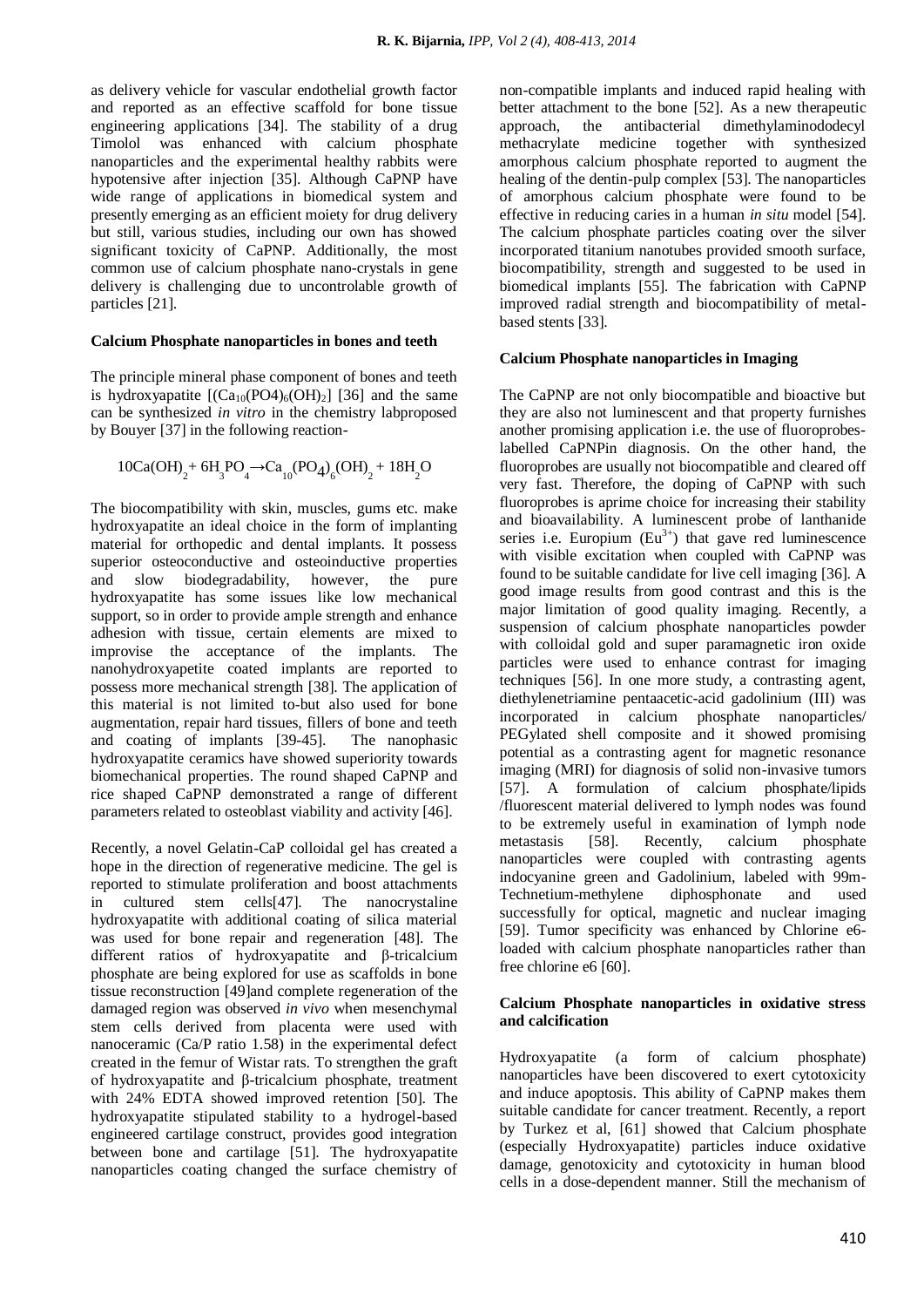interaction of cells with particles is not clearly understood. The increased cytoplasmic calcium load is likely to be the cause of cell death by the particle exposure [62]. Hydroxyapatite nanoparticles have ability to elude the phagocytic pathway and even enter the nuclei through nuclear pores. Recently, Hunter et al.[63] incubated human serum isolated calcium phosphate nanoparticles (210nm) with VSMCs *in vitro* and found CaPNP to be associated with apoptosis, mineralization and VSMCs calcification[63].

#### **Futuristic Strategies**

For all the aforementioned applications, the CaPNP are usually introduced in the living being, hereby, the size of CaPNP is an important prerequisite factor to minimize any toxic side effects. As per an *in vivo* study conducted by Adair et al [64] the size of CaPNP between 10-200 nm is appropriate for drug delivery with minimal toxicity. Further, even a marginal increase in size up to 210 nm is shown to cause apoptosis is VSMCs [63]. Still there is a need to critically analyze relationship between particle size versus toxicity and therefore enough data is required to validate above statement. The maintenance of size after conjugation and/or absorption is quite difficult. The storage of CaPNP is also not advisable, as they grow bigger in size, consequently transfection efficiency hampers. Thus, there is need of new approaches to control the size of particles during synthesis. A study showed method to control the shape and size (5-60 nm) of the CaPNPusing polyacrylic acid [65]. Additionally, CaPNP lacks tissue specificity, few conjugates are available for tumor specificity, but delivery of drugs to normal tissue is still under research. However, the coupling of CaPNP with some molecules has shown better transfection efficiency. For example, multi layer coatings of transfect have shown greater transfection efficiency and at the same time less lysosomal degradation of the conjugate [66].

The existing toxicity can be reduced by adding/replacing harmful element with the CaPNP. Likewise, fluoroapetitehydroxyapetite complexes are observed to be nontoxic and reported to have better treatment abilities for hard tissue engineering [67]. Another study reported better non-viral gene delivery efficacy of magnesium substituted calcium phosphate nanoparticles [68]. Further Calciprotein particles, which are still not explored for drug delivery holds future of CaPNP drug delivery system. These particles have natural proteins incorporated with them like, fetuin and albumin, thus they become more biocompatible and non-toxic [69]. Additionally, proteins are lipid molecules can be loaded in these particles and then used to transfect specifically at required location.

#### **Concluding remarks**

The biological compatibility, bioactivity, bio-stability, no immunogenicity, non fluorescence, less toxicity etc. are the excellent factors for using CaPNP as a carrier of a drug/other molecule, thus making it a suitable candidate for various applications like drug delivery, imaging, bone& teeth augmentation and repair etc. On the other

hand, toxicity, uncontrolled size growth, lack of tissue specificity etc., are the important points require serious consideration. Some studies have already showed promises to abide the mentioned problems and various others are under progress but still there is need to generate more data and expedite on concerned issues using new concepts to overcome the existing limitation.

#### **Reference**

- 1. Li JJ, Muralikrishnan S, Ng CT, Yung LY and Bay BH: Nanoparticle-induced pulmonary toxicity. Experimental Biology and Medicine. 2010;235(9):1025–1033
- 2. Ju-Nam Y and Lead JR: Manufactured nanoparticles: an overview of their chemistry, interactions and potential environ- mental implications. Science of the Total Environment. 2008;400(1-3):396-414.
- 3. Li N, Xia T, Nel AE: The role of oxidative stress in ambient particulate matter-induced lung diseases and its implications in the toxicity of engineered nanoparticles. Free Radical Biology and Medicine.2008;44(9):1689-1699.
- 4. Stone V, Johnston H, Clift MJD: Air pollution, ultrafine and nanoparticle toxicology: cellular and molecular interactions, IEEE Transactions on Nanobioscience. 2007;6(4):331–340.
- 5. Johnston HJ, Hutchison G, Christensen FM ,Peters S, Hankin S, Stone V: A review of the in vivo and in vitro toxicity of silver and gold particulates: particle attributes and biological mechanisms responsible for the observed toxicity,Critical Reviews in Toxicology.2010; 40(4):328–340.
- 6. Zhang Z, Berg A, Levanon H,Fessenden RW, Meisel D: On the interactions of free radicals with gold nanoparticles,<br>Journal of the American Chemical Society Journal of the American Chemical Society. 2003,125(26):7959–7963.
- 7. Kennedy IM, Wilson D, Barakat AI: Uptake and inflammatory effects of nanoparticles in a human vascular endothelial cell line, Research Report. 2009;136(3):3–32.
- 8. Lee H, Shin D, Song H: Nanoparticles up-regulate tumor necrosis factor alpha and CXCL8 via reactive oxygen species and mitogen-activated protein kinase activation, Toxicology and Applied Pharmacology. 2009;238(2):160–169.
- 9. Castranova V, Hu man LJ, Judy DJ: Enhancement of nitric oxide production by pulmonary cells following silica exposure, Environmental Health Perspectives. 1998;106(5):1165-1169.
- 10. Carter JM and Driscoll KE: The role of inflammation, oxidative stress, and proliferation in silica- induced lung disease: a species comparison, Journal of Environmental Pathology Toxicology and Oncology.2001;20(1):33–43.
- 11. Wang L,Bowman L, Luetal Y: Essentialroleofp53 in silica induced apoptosis, American Journal of Physiology. 2005;288(3):L488–L496.
- 12. Shi Y, Wang F, He J, Yadav S, Wang H: Titaniumdioxide nanoparticles cause apoptosis in BEAS-2B cells through the caspase 8/t-Bid-independent mitochondrial pathway. Toxicology Letters. 2010;196(1):21–27.
- 13. Manna P, Ghosh M, Ghosh J,Das J, Sil PC: Contribution of nano-copper particles to in vivo liver dysfunction and cellular damage: role of IKBA/NF-Kb, MAPKs and mitochondrial signal, Nanotoxicology. 2012;6(1):1-21.
- 14. Heiss A, Pipich V, Jahnen-Dechent W, Schwahn D:Fetuin-A is a mineralcarrierprotein: smallangleneutronscatteringprovidesnewinsight on Fetuin-Acontrolledcalcificationinhibition.Biophys J. 2010;99(12):3986-3995.
- 15. Cheng X, Kuhn L. Chemotherapy drug delivery from calcium phosphate nanoparticles, Int J. Nanomed. 2007;2:667–674.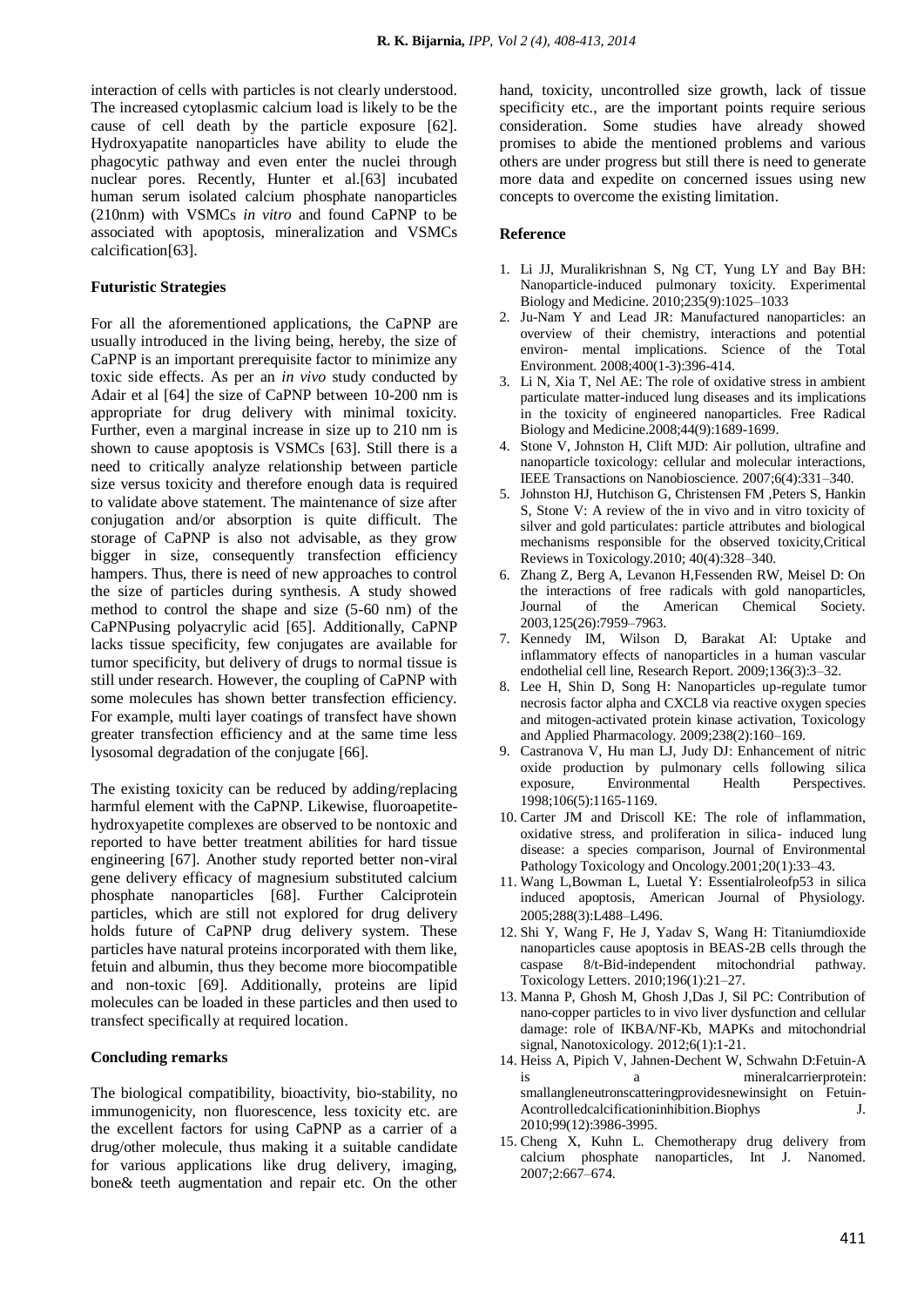- 16. Chen YY, Sun M, Ping Q: A mini review of biodegradable calcium phosphate nanoparticles for gene delivery, Curr Pharm Biotechnol. 2014;14(10):918-925.
- 17. Jordan M, Schallhorn A, Wurm FM: Transfecting mammalian cells: Optimization of critical parameters affecting calcium-phosphate precipitate formation, Nucleic Acids Res. 1996;24: 596–601.
- 18. Bisht S, Bhakta G, Mitra S, Maitra A: pDNA loaded calcium phosphate nanoparticles: highly efficient non-viral vector for gene delivery, International Journal of Pharmaceutics. 2005;288:157–168.
- 19. Banik M and Basu: Calcium phosphate nanoparticles: a study of their synthesis, characterization and mode of interaction with salmon testis DNA, Dalton Trans, 2012;21,(35):10777- 10783.
- 20. Elangovan S1, Jain S, Tsai PC, Margolis HC, Amiji MJ:Nano-sized calcium phosphate particles for periodontal gene therapy, Periodontol.2013;84(1):117-125.
- 21. Lee K, Oh MH, Lee SK, Nam YS, Park TG, Jeong JH: Stabilized calcium phosphate nano- aggregates using a dopachitosan conjugate for gene delivery, Int J Pharm.2013;445(1-2):196-202.
- 22. Lee MS, [Lee JE,](http://www.ncbi.nlm.nih.gov/pubmed?term=Lee%20JE%5BAuthor%5D&cauthor=true&cauthor_uid=24995950) [Byun E,](http://www.ncbi.nlm.nih.gov/pubmed?term=Byun%20E%5BAuthor%5D&cauthor=true&cauthor_uid=24995950) Kim NW, Lee K, Lee H, Sim SJ, Lee DS, Jeong JH:Target-specific delivery of siRNA by stabilized calcium phosphate nanoparticles using dopahyaluronic acid conjugate,J Control Release.2014.
- 23. Pittella F, Miyata K, Maeda Y, Suma T, Watanabe S, Chen Q, Christie RJ, Osada K, Nishiyama N, Kataoka K: Pancreatic cancer therapy by systemic administration of VEGF siRNA contained in calcium phosphate/chargeconversional polymer hybrid nanoparticles, J Control Release.2012;161(3):868-874.
- 24. Cao X, Deng W, [Wei Y,](http://www.ncbi.nlm.nih.gov/pubmed?term=Wei%20Y%5BAuthor%5D&cauthor=true&cauthor_uid=22229000) [Su W,](http://www.ncbi.nlm.nih.gov/pubmed?term=Su%20W%5BAuthor%5D&cauthor=true&cauthor_uid=22229000) [Yang Y,](http://www.ncbi.nlm.nih.gov/pubmed?term=Yang%20Y%5BAuthor%5D&cauthor=true&cauthor_uid=22229000) Wei Y, [Yu J,](http://www.ncbi.nlm.nih.gov/pubmed?term=Yu%20J%5BAuthor%5D&cauthor=true&cauthor_uid=22229000) [Xu](http://www.ncbi.nlm.nih.gov/pubmed?term=Xu%20X%5BAuthor%5D&cauthor=true&cauthor_uid=22229000)  [X:E](http://www.ncbi.nlm.nih.gov/pubmed?term=Xu%20X%5BAuthor%5D&cauthor=true&cauthor_uid=22229000)ncapsulation of plasmid DNA in calcium phosphate nanoparticles: stem cell uptake and gene transfer efficiency,Int J. Nanomedicine. 2011;6:3335-3349.
- 25. Min KH, Lee HJ, Kim K, Kwon IC, Jeong SY, Lee SC:The tumor accumulation and therapeutic efficacy of doxorubicin carried in calcium phosphate-reinforced polymer nanoparticles, Biomaterials. 2012;33(23):5788-5797.
- 26. Mukesh U, Kulkarni V, Tushar R, Murthy RS: Methotrexate loaded self stabilized calcium. phosphate nanoparticles: a novel inorganic carrier for intracellular drug delivery, J Biomed Nanotechnol. 2009;5(1):99-105.
- 27. Zhao XY, Zhu YJ, Chen F, Lu BQ, Qi C, Zhao J, [Wu](http://www.ncbi.nlm.nih.gov/pubmed?term=Wu%20J%5BAuthor%5D&cauthor=true&cauthor_uid=23589508)  [J:C](http://www.ncbi.nlm.nih.gov/pubmed?term=Wu%20J%5BAuthor%5D&cauthor=true&cauthor_uid=23589508)alcium phosphate hybrid nanoparticles: self-assembly formation, characterization, and application as an anticancer drug nanocarrier,Chem Asian J. 2013;8(6):1306-1312.
- 28. Rout SR,Behera B, Maiti TK,Mohapatra S: Multifunctional magneticCalcium phosphate nanoparticles for targeted platin delivery, J Biomater Appl. 2013;27(5):565-575.
- 29. Ramachandran R, Paul W, Sharma CP: Synthesis and characterization of PEGylated calcium phosphate nanoparticles for oral insulin delivery, J Biomed Mater Res B Appl Biomater. 2008; 88(1):41-48.
- 30. Joyappa DH, Kumar CA, Banumathi N, Reddy GR, Suryanarayana VV: Calcium phosphate nanoparticle prepared with foot and mouth disease virus P1-3CD gene construct protects mice and guinea pigs against the challenge virus, Vet Microbiol. 2009;139(1-2):58-66.
- 31. Behera T and Swain P: Antigen adsorbed Calcium phosphate nanoparticles stimulate both innate and adaptive immune response in fish, Labeo rohita, J Biome Nanotechnol. 2009;5(1):106-114.
- 32. Viswanathan K, Gopinath VP, Raj GD. Formulation of Newcastle disease virus coupled calcium phosphate nanoparticles: an effective strategy for oculonasal delivery to chicken,Colloids Surf B Biointerfaces. 2014.
- 33. Tang Z, Zhou Y, Sun H, Li D, Zhou S: Biodegradable

magnetic calcium phosphate nanoformulation for cancer therapy,Eur J Pharm Biopharm. 2014;87(1):90-100.

- 34. Farokhi M, Mottaghitalab F, Shokrgozar MA, Ai J, Hadjati J, Azami M: Bio-hybrid silkfibroin/calciumphosphate/PLGAnanocompositescaffold to control the delivery of vascular endothelial growth factor, Mater Sci Eng C Mater Biol Appl. 2014;35:401-410.
- 35. Shimanovskaia EV, Beznos OV, Kliachko NL, Kost OA, Nikol'skaia II, Pavlenko TA, Chesnokova NB,Kabanov AV: Production of timolol containingcalcium phosphate nanoparticlesand evaluation of their effect on intraocular pressure in experiment, Vestn Oftalmol. 2012;128(3):15-28.
- 36. Hasna K, Kumar SS, Komath M, Varma MR, Jayaraj MK, Kumar KR: Synthesis of chemically pure, luminescent Eu3+ doped HAp nanoparticles: a promising fluorescent probe for in vivo imaging applications,Phys Chem Chem Phys. 2013;15(21):8106-8111.
- 37. Bouyer E, Gitzhofer F, Boulos MI:Morphological study of hydroxyapatite nanocrystal suspension, J Mater Sci Mater Med. 2000;11:523-531.
- 38. Jimbo R, Coelho PG, Bryington M, Baldassarri M, Tovar N, Currie F, Hayashi M, Janal MN, Andersson M, Ono D, Vandeweghe S, Wennerberg A:Nano hydroxyapatite-coated implants improve bone nanomechanical properties,J Dent Res. 2012;91(12):1172-1177.
- 39. Bourne, GH. Herring, GM: The organic matrix of bone. The biochemistry and physiology of bone, New York: Academic Press. 1972:127-189.
- 40. Porter JR, Ruckh TT, Popat KC: Bone tissue engineering: a review in bone biomimetics and drug delivery strategies, Biotechnol Prog. 2009;25:1539–1560.
- 41. Palmer LC, Newcomb CJ, Kaltz SR, Spoerke ED, Stupp SI: Biomimetic systems for hydroxyapatite mineralization inspired by bone and enamel, Chem Rev. 2008;108:4754– 4783.
- 42. LeGeros RZ: Properties of osteoconductive biomaterials: calcium phosphates, Clin Orthop Relat Res. 2002;395:81–98.
- 43. Liu Y, de Groot K, Hunziker E: BMP-2 liberated from biomimetic implant coatings induces and sustains direct ossification in an ectopic rat model, Bone. 2005;36:745–757.
- 44. Blom EJ, Klein-Nulend J, Wolke JGC, van Waas MAJ, Driessens FCM, Burger EH: Transforming growth factor-β1 incorporation in a calcium phosphate bone cement: material properties and release characteristics, J Biomed Mater Res. 2002;59:265–272.
- 45. Weir MD, Xu HH: High-strength, in situ-setting calcium phosphate composite with protein release, J Biomed Mater Res. 2008;85A:388–396.
- 46. Kalia P, Vizcay-Barrena G, Fan JP, Warley A, Di Silvio L, Huang J:Nanohydroxyapatite shape and its potential role in bone formation: an analytical study, J R Soc Interface. 2014;29:11(93).
- 47. Wang H, Bongio M, Farbod K, Nijhuis AW, van den Beucken J, Boerman OC, van Hest JC, Li YAJ, Jansen JA,Leeuwenburgh SC: Development of injectable organic/inorganic colloidal composite gels made of selfassembling gelatin nanospheres and calcium phopshate nanocrystals, Acta Biomater. 2014;10(1):508-519.
- 48. Bernhardt A, Dittrich R, Lode A, Despang F, Gelinsky M: Nanocrystalline spherical hydroxyapatite granules for bone repair: in vitro evaluation with osteoblast-like cells and osteoclasts, J Mater Sci Mater Med. 2013;24(7):1755-1766.
- 49. Reddy S, Wasnik S, Guha A, Kumar JM, Sinha A, Singh S: Evaluation of nano-biphasic-calcium phopshateceramics for bone tissue engineering applications: *in vitro* and preliminary *in vivo* studies, Cell Immunol. 2011;271(2):350-359.
- 50. Gamal AY and Iacono VJ: Mixed nano/micro-sized calcium phosphate composite and EDTA root surface etching improve availability of graft material in intrabony defects: an